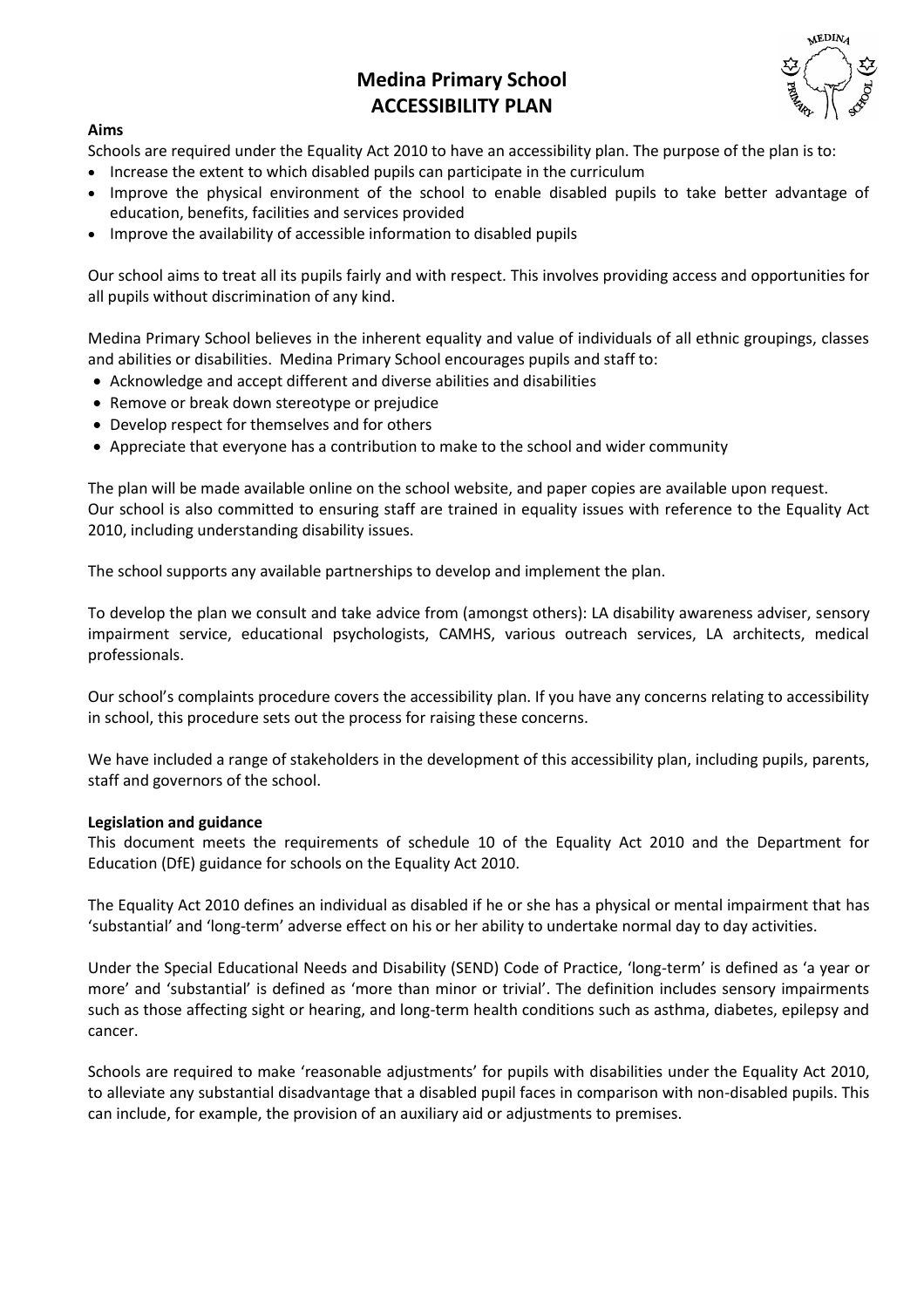## **Action plan**

This action plan sets out the aims of our accessibility plan in accordance with the Equality Act 2010.

| Aim                                                                     | <b>Current good practice</b><br>Include established practice and<br>practice under development                                                                                                                                                                                                                                                                                                                                                                                                                                            | Objective<br>State short, medium and<br>long-term objectives                                                                                                                                                                             | <b>Action</b>                                                                                                                                                                                                                                                                 | <b>Person</b><br>responsible                                          | Completion<br>date                   | Success criteria                                                                                                                                                                                                                             |
|-------------------------------------------------------------------------|-------------------------------------------------------------------------------------------------------------------------------------------------------------------------------------------------------------------------------------------------------------------------------------------------------------------------------------------------------------------------------------------------------------------------------------------------------------------------------------------------------------------------------------------|------------------------------------------------------------------------------------------------------------------------------------------------------------------------------------------------------------------------------------------|-------------------------------------------------------------------------------------------------------------------------------------------------------------------------------------------------------------------------------------------------------------------------------|-----------------------------------------------------------------------|--------------------------------------|----------------------------------------------------------------------------------------------------------------------------------------------------------------------------------------------------------------------------------------------|
| Increase access to<br>the curriculum for<br>pupils with a<br>disability | Our school offers a differentiated<br>curriculum for all pupils.<br>We use resources tailored to the<br>needs of pupils who require support<br>to access the curriculum eg large<br>print books, writing slopes, specialist<br>seating, visual timetables, IT support<br>etc and additional adult support.                                                                                                                                                                                                                                | Continue to promote<br>awareness and respect for<br>disabilities (long term).<br>Consolidate our individual<br>target setting process to<br>ensure the needs of our<br>disabled pupils are being<br>met (short term).                    | 1. Continue to raise staff<br>knowledge, awareness<br>and skills in<br>understanding how to<br>improve accessibility for<br>pupils with disabilities.<br>2. Maintain evaluation of<br>resources to suit                                                                       | Headteacher/<br>Inclusion<br>Manager                                  | <b>July 2022</b>                     | Pupils with disabilities able to<br>access all aspects of the<br>curriculum                                                                                                                                                                  |
|                                                                         | Curriculum progress is tracked for all<br>pupils, including those with a<br>disability.<br>Targets are set effectively and are<br>appropriate for pupils with<br>additional needs.<br>The curriculum is reviewed to ensure<br>it meets the needs of all pupils.<br>There are termly education plan<br>meetings with teacher/parent pupil<br>for all SEND children where access to<br>the curriculum is discussed and<br>actioned.<br>Assemblies on various disabilities<br>Staff plan how pupils can access<br>residential visits and PE. | Develop foundation<br>subjects to ensure that<br>adaptations are made as<br>necessary to ensure high<br>quality access and<br>opportunities for raising<br>awareness of disabilities<br>are taken where<br>appropriate (medium<br>term). | individual needs and<br>adapt as necessary.<br>3. Inclusion Manager to<br>consult with curriculum<br>lead (Deputy Head) and<br>subject leaders when<br>they are developing the<br>curriculum.<br>4. Pupils with SEND to be<br>discussed in termly Pupil<br>Progress meetings. | Inclusion<br>Manager<br>Inclusion<br>Manager                          | <b>July 2022</b><br><b>July 2022</b> | Pupils with disabilities able to<br>access all aspects of the<br>curriculum<br>All subjects have a statement<br>how the curriculum can be<br>adapted for disabilities<br>Pupils with SEND can access<br>curriculum and make good<br>progress |
| Improve and<br>maintain access to<br>the physical<br>environment        | The environment is adapted to the<br>needs of pupils as required.<br>This includes:<br>• Ramps<br>• Disabled parking bays<br>• Disabled toilets<br>• Visual site survey actions taken<br>eg coloured marking for VI pupils<br>• Individual work stations                                                                                                                                                                                                                                                                                  | To have the best possible<br>access on our site                                                                                                                                                                                          | 1. Signage for disabled<br>parking bay<br>2. Ensure adaptations<br>are planned and<br>delivered                                                                                                                                                                               | Site Manager<br>Site Manager/<br>Headteacher/<br>Inclusion<br>Manager | <b>July 2022</b>                     | Signage is clear<br>The inside environment is<br>appropriate to meet the<br>needs of all pupils<br>School grounds are risk<br>assessed so that it is<br>appropriate to be used by all<br>pupils                                              |